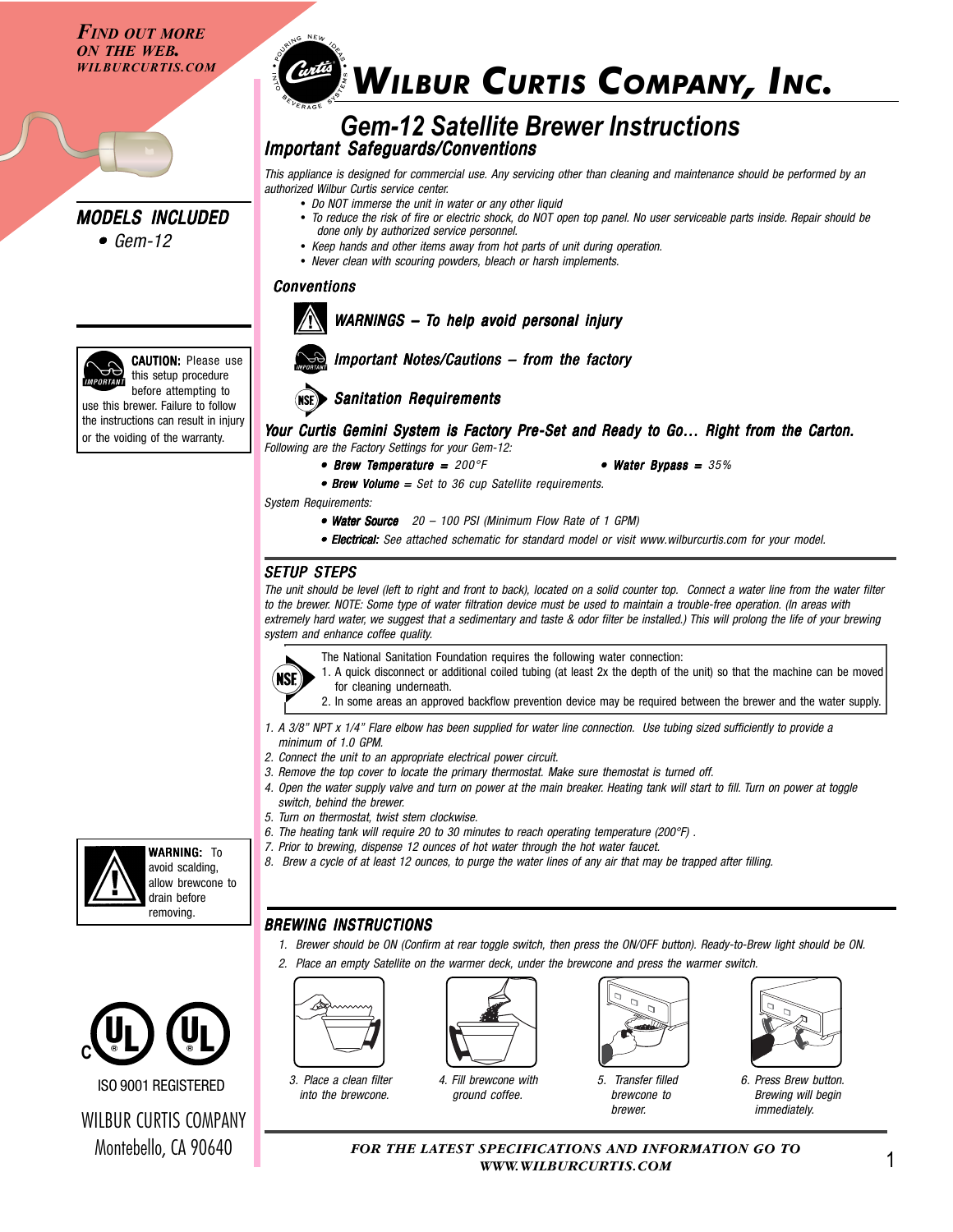# *CARE AND MAINTENANCE*



CAUTION: Do not use cleansers, bleach

liquids, or powders that contains chlorine. These products

cause corrosion and pitting to stainless steel and will void the warranty.

## *BY-PASS*

*Regular cleaning and preventive maintenance is essential in keeping your GEMINI system looking and working like new.*

#### *PREVENTIVE MAINTENANCE*

- *1. Remove the sprayhead (index Nº 22) from brewer and clean it once a week or more often in heavy lime areas.*
- *2. Clean faucet seat cups on the GEM-3 Satellite twice a week and replace when cracked or leaking.*
- *3. Remove hot water spout aerator (index Nº 14) from the hot water spout and clean it at least once a week.*
- *4. Periodic temperature checks in the water tank. If too low, thermostat should be adjusted by a qualified technician.*
- *5. The inside of the heating tank should be de-limed at least every six months, especially in heavy lime areas.*

*These brewers are pre-set at the factory to brew 36 cups ( 1½ gallons ) of coffee and by-passing approximately 40% of the water away from the coffee grounds. Should you have the need to change this setting to brew a gourmet cup of coffee or just to change the amount of water by-passed, you may do so by adjusting the by-pass adjustable flow restrictor (part number WC-2987, #20 on Parts List).*

#### *BY-PASS FLOW ADJUSTMENT*

- *1.Slide brew cone out to expose bypass outlet. Place one measuring cup under the bypass fitting, and another measuring cup under the brew cone outlet. Press the LARGE brew button for 15 seconds, then press the ON/OFF button to stop the brew cycle.*
- *2. Divide the number of ounces collected from the bypass outlet into the total ounces collected from the sprayhead and bypass. This will determine the percentage of bypass.*
- *3.To increase or decrease the volume of bypass water, turn the adjustment screw on the bypass valve as indicated. Clockwise for less water; counterclockwise for more water.*
- *4.You must reprogram the brew volume to maintain the proper total amount of coffee brewed into the insulated server. Resetting the brew timer is required every time you make a bypass adjustment or change to a different sprayhead.*

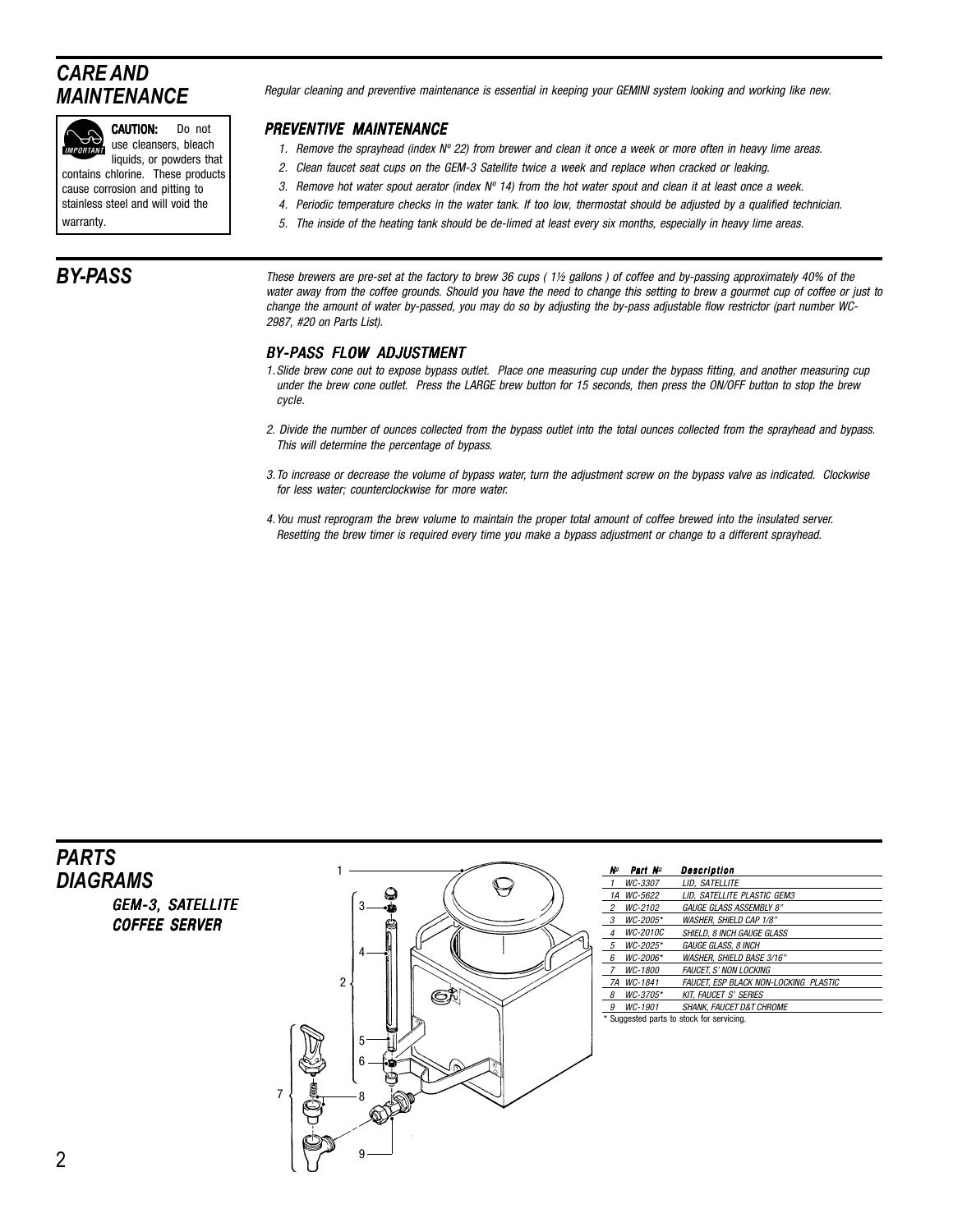